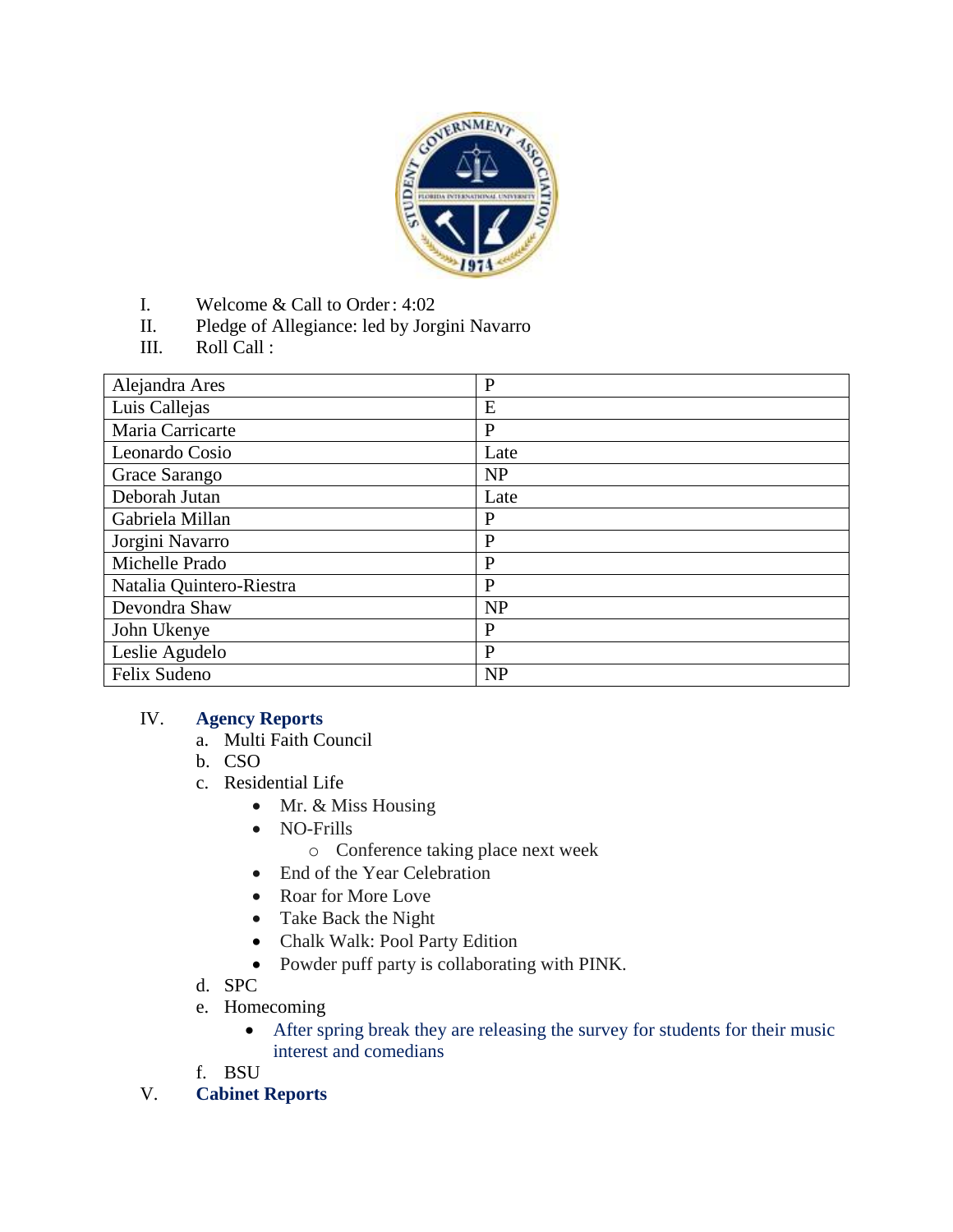## a. **Deputy Chief of Staff (Leo Cosio & Ale Ares)**

- **Ale**
	- o Working on the walk and getting departments and organizations to sign up
	- o Need help to reach out the departments and reaching out to the community
	- o Currently contacting food places like PDQ
	- o Reach out to Ale to help her with the walk
	- o CAPS will be out there
	- o April 9th 9am -12pm
	- o Highly encourages SGA to make a team to possibly do a Pie in the face as a social media campaign
	- $\circ$  April 1<sup>st</sup> a speaker is coming in to talk about safe talk, the speaker is three hours, GC 140 at 2
- **Leo**
	- o Meeting with leaders of age of Aquarius that are in charge of the climate summit that is happening in april
		- o Finalizing the budget to see what we can fund
- b. **Marketing Coordinators (Maria Carricarte)**
	- Send all flyers or event information to prepare the newsletter for the month
	- Mcarr136@fiu.edu
- c. **Student Experience Coordinator (Natalia Quintero-Riestra)**
	- Coming up with ideas for women empowerment
- d. **Student Development Coordinator (Michelle Prado)**
	- Look at the email about the past projects and want to meet with Shannon and Gaby

## e. **Student Support Coordinator (Ariel Castroman)**

- o Met with Daniel Capote on 3/08 and discussed:
	- o Upcoming events:
		- Drag Ball 3/31 (Need participants and promotion of the event)
		- **Miami Pride Parade 4/10**
		- Lavender Graduation 4/28 (event has been expended to a city-wide graduation, looking for sources of funding)
	- o Potential Initiatives:
		- **FIU Policy 105 (Non-Discrimination Policy)** 
			- Implemented over a year ago, matches Miami-Dade ordinance for Gender identity & protection against discrimination initiative to emphasize that policy 105 is legitimately in place through inclusion of the information in Orientation programs, student code of conduct information, and SLS classes. Informing students what can be done if discriminated.
	- o Gender Neutral Restrooms
		- Important for all students not only LGBTQA students
	- o 31 single service restrooms with what is called "improper signage" ex.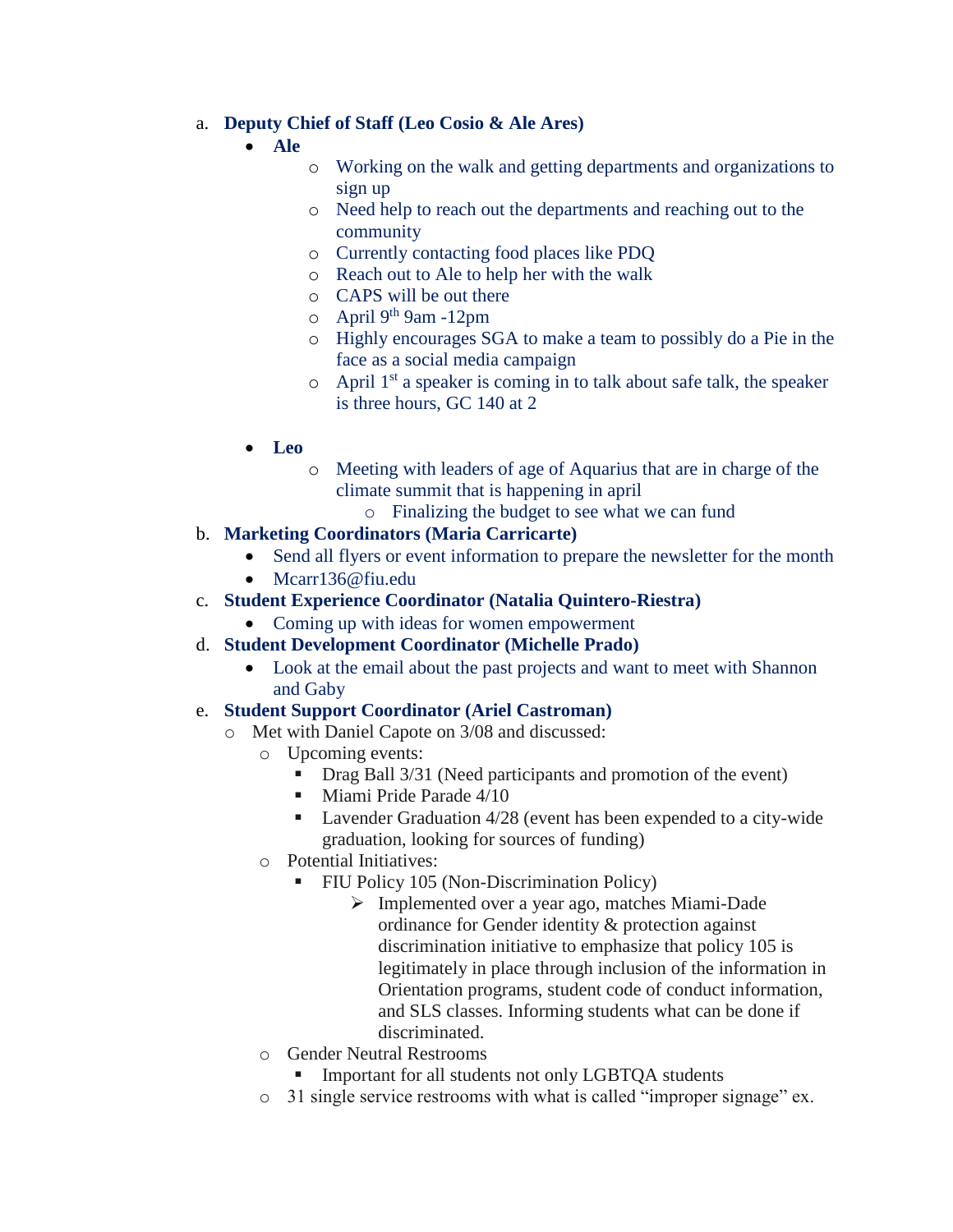"Family Restroom", must be clear that the restroom is not ONLY for families.

- Inconsistent signage throughout university, signage such as the one in GC should be used throughout, simple solution.
- GC restroom precedent: New gender-neutral restroom in GC had a "family restroom" sign, MPAS fought for proper signage, and got it changed.
- Question? New buildings, do they all have plans for neutral restrooms?
- o Safe Zone
	- More safe zone training, only achieved if the program publicized to faculty, staff, and students.
	- Long term; permanent location for a "Safe Space"
- f. **Panther Rage Coordinator (Deborah Jutan)**
	- No report
- a. **Veteran Affairs Coordinator (Leslie Agudelo)**
	- **i.** SVA tabled and will table again march 31 for anyone who has questions
	- **ii.** Made the news on FIU news and they are under campus life, quick read
- b. **Special Events Coordinator (John Ukenye & Grace Sarango)**
	- **John** 
		- o Take back the breezeway is set up, 5-7 pm giving out first aid kits and CAPS will be there
	- **Grace**
		- o I'm traveling to DC so I won't be able to attend cabinet today.
		- o I had a meeting with Shannon yesterday to talk about pre-recharge and recharge events, the layout for these event will be the same as the ones we had last semester. John and myself will have some meetings and keep you updated with all details of the event. John will probably explain more about recharge.
- c. **Lobbying Coordinator (Felix Sedeno)**
- d. **Governmental Affairs Coordinator (Devondra Shaw)**
- e. **Intern Coordinator (Jorgini Navarro)**
	- **i.** Interns are working on the tabling activity for Take Back the Breezeway
- f. **Elections Commissioner (Luis Callejas)**
	- **i.** Estimated expense reports were submitted and the last session was March 3<sup>rd</sup> and there will be no
	- **ii.** 4 violations were given, 2 dropped out, 2 were disqualified now we are at a total 49 candidates
	- **iii.** platforms are due Friday March 11<sup>th</sup>
	- **iv.** all events must be submitted on the event form on Orgsync
	- **v.** March 29-30 candidates will be tabling
	- **vi.** March  $22<sup>nd</sup>$  at 6:30 there will be debates for the At large candidates and housing candidates
	- **vii.** new polling site in AHC 3-201

## VI. **Chief of Staff Report –** *Gabriela Millan*

• People you want to invite to the end of the year banquet